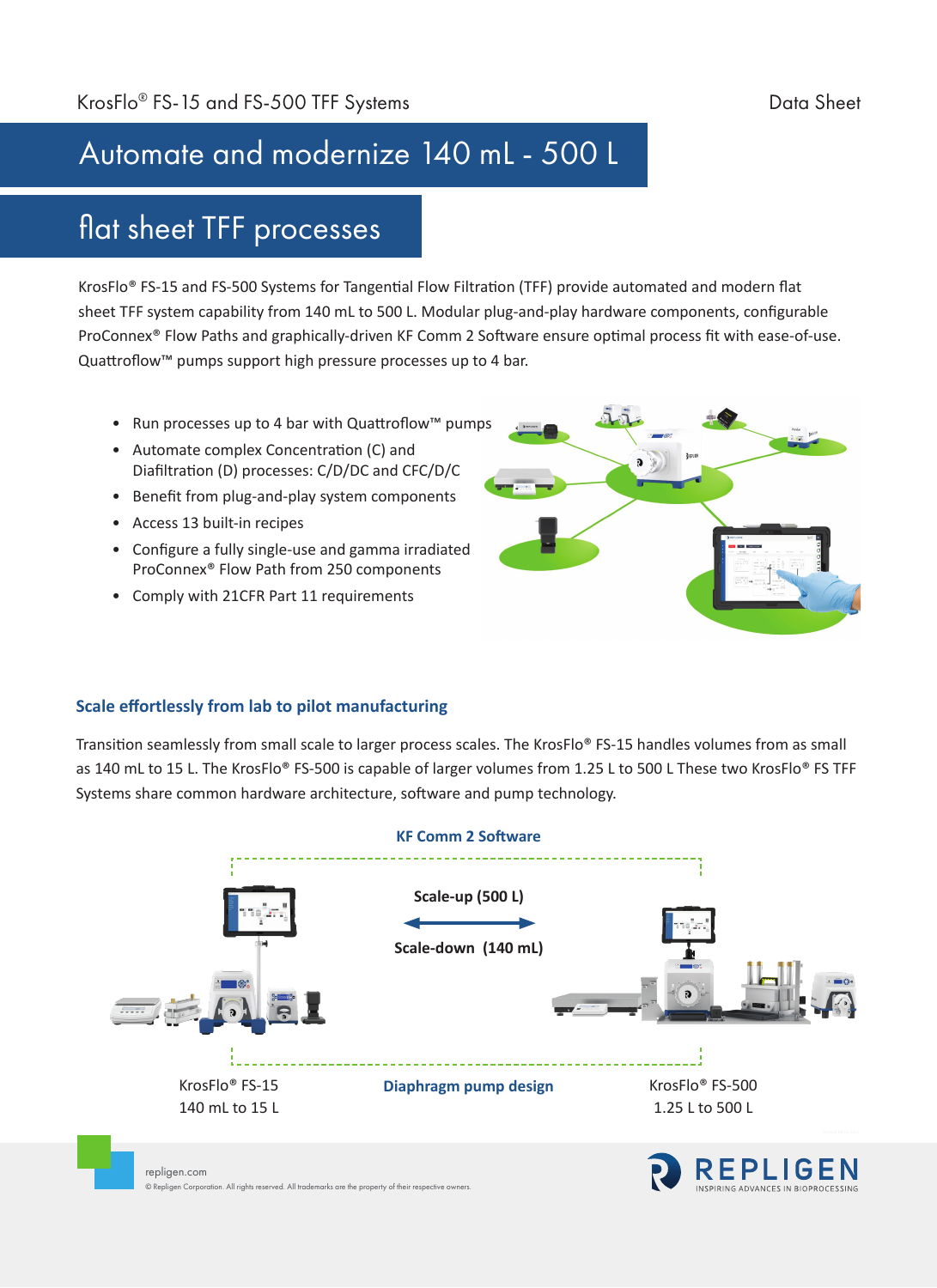# Leverage an exclusive set of single-use

## and automation features



KrosFlo® FS TFF Systems compile the key features required for full automation of flat sheet TFF at the 140 mL to 500 mL scale. No other TFF system at this scale incorporates an equivalent set of automation features. Together, hardware integration, modern software and TMP control enable walk-away automation of complexes processes such as CFC/D/C. Configure a closed and gamma irradiated ProConnex® Flow Path from over 250 components for additional ease-of-use and process safety.

|             | Feature                                                     | <b>Benefit</b>                                                                     |
|-------------|-------------------------------------------------------------|------------------------------------------------------------------------------------|
| Automation  | Repligen-exclusive advanced microprocessor-based controller | Plug-and-play hardware configurability, built-in capacity for CFC/D/C process      |
|             | Repligen-exclusive ABV valve                                | Automated pressure measurement                                                     |
|             | Graphically driven, touch screen interface                  | Intuitive user experience, time efficient system operation, reduced<br>human error |
|             | Centralized control and monitoring                          | Set-up, execution, monitoring through a single interface                           |
|             | 13 built-in process modes                                   | Programming-free start-up                                                          |
| 52<br>odern | Fully single-use ProConnex <sup>®</sup> Flow Paths          | No CIP requirement, faster batch changes, reduced human error                      |
|             | 250 component ProConnex® configurability                    | Process flexibility, optimal flow path length and minimized hold-up volume         |
|             | 21CFR Part 11 support (e-sig, multi-level admin)            | Data security and integrity                                                        |
|             | SQL database                                                | Secure data storage for data integrity                                             |